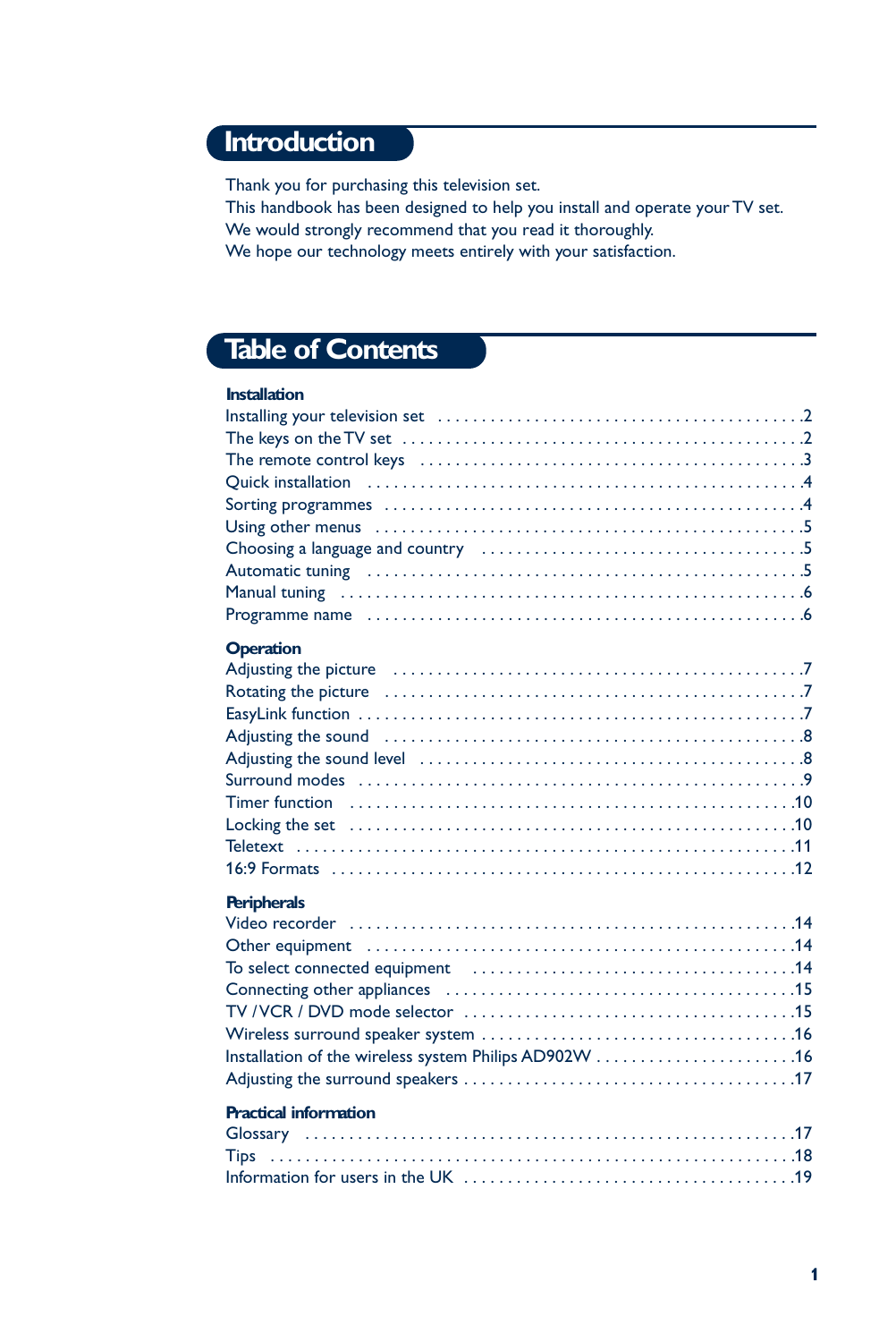# **Installing your television set**

#### & **Positioning the television set**

Place your TV on a solid, stable surface, leaving a space of at least 5 cm around the appliance. To avoid accidents, do not put anything on the set such as a cloth or cover, a container full of liquid (vase) or a heat source (lamp).The set must not be exposed to water.



#### **A** Connections

- Insert the aerial plug into the  $\Box \Box$  socket at the rear of the set.
- Insert the mains plug into a wall socket (220- 240 V / 50 Hz).



## é**Surround loudspeakers**

You can connect, in option, 2 surround loudspeakers. For more information, see page 16.

# **The keys on the TV set**

The television set has 4 keys which are located on the front or the top of the set depending on the model.



## **8 Remote control**

Insert the two R6-type batteries (supplied) making sure that they are the right way round. Check that the mode selector is set to TV. *The batteries supplied with this appliance do not contain mercury or nickel cadmium. If you have access to a recycling facility, please do not discard your used batteries (if in doubt, consult your dealer). When the batteries are replaced, use the same type.*



## **4** Switching on

To switch on the set, press the on/off key. A red indicator comes on and the screen lights up. Go straight to the chapter Quick installation on page 4.



If the television remains in standby mode, press  $P_1(+)$  on the remote control. *The indicator will flashe when you use the remote control.*

The VOLUME -  $+$  ( $\angle$  +) keys are used to adjust sound levels.

The PROGRAM -  $+$  (- P  $+$ ) keys are used to select the required programmes. To access the menus, simultaneously hold down the  $\angle$  - and  $\angle$  + keys. The PROGRAM - + keys may then be used to select an adjustment and the -  $\angle$  + keys to make that adjustment.

To exit from the menus, hold down the  $2 \angle$ - and  $\angle$  + keys.

*Note: when the CHILD LOCK function is activated, these keys are unavailable (refer to FEATURES menu on page 8).*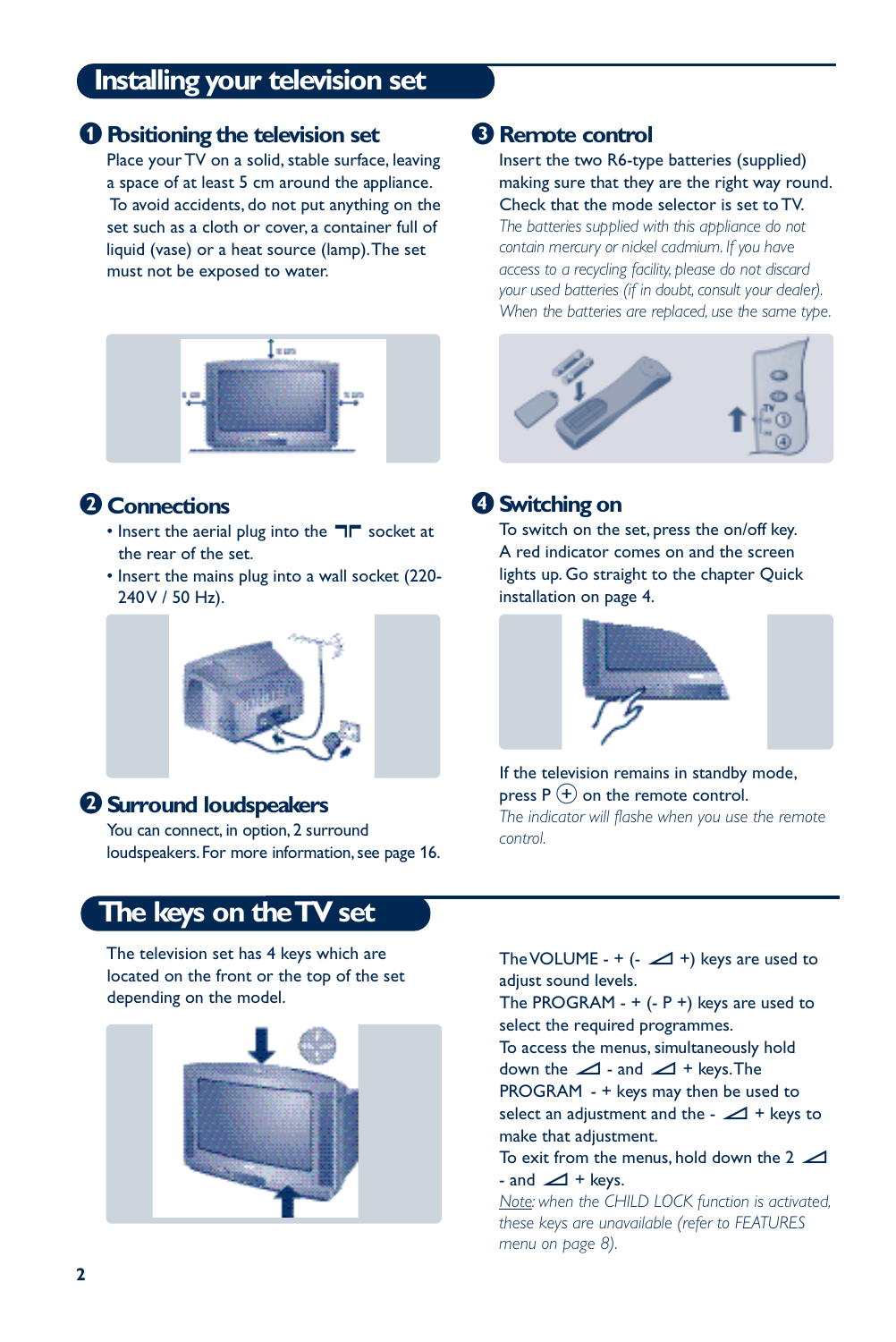# **The remote control keys**

#### **List of programmes**

To display/clear the list of programmes. Use the keys  $\langle \rangle$  to select a programme and the key  $\bigcirc$  to display it. The symbol **f** is displayed alongside *all programmes which are locked (p. 1 0 )* or **n**<sup>o</sup> if they are not locked.

#### **Sleeptimer**

To select the length of time before the set automatically switches to standby (from 0 to 240 minutes)

#### **Select EXT sockets**

Press several times to select EXT1, EXT2 and EXT3, S-VHS2 and S-VHS3.

#### **Mode selector** (p. 15)

To activate the remote control in TV,VCR (video recorder) or DVD mode.

#### **Smart sound controls**

To access a series of settings: VOICE, MUSIC,THEATRE and return to PERSONAL

#### **Menu**

 $\overline{\mathbf{u}}$ w L<sub>DV3</sub>

**NEMI** 

To display or exit from the menus

#### **Cursor**

These 4 keys are used to move within the menus or to have direct access to the 16:9 formats (p 12).

#### **Volume** To adjust the sound level

**Mute**

To disable or enable the sound.

**Teletext features** (p. 11)

#### **Sound mode**

To switch from STEREO to MONO or to choose between Dual I and Dual II for bilingual transmissions. For TV sets fitted with NICAM reception, depending on the transmission, you can switch from NICAM STEREO to MONO or choose between NICAM DUAL I, NICAM DUAL II and MONO.

*When the sound mode is switched to MONO, the indication is displayed in red.*

# **Contrast +**

#### **Screen information**

To display / remove the programme number, the name (if it exists), the time, the sound mode and the time remaining on the timer. Hold down for 5 seconds to permanently display the programme number on the screen. The volume level and the smart control adjustments are then displayed each time they are used.

#### **Previous programme**

To access the previously viewed programme.

**16:9 formats** (p. 12)

**3**

To activate / de-activate the automatic contrast adjustment system (the dark areas are made darker whilst maintaining the detail).

#### **Standby**

To set the TV to standby mode. To switch the TV set on again, press P  $\ominus$   $\oplus$  or  $\textcircled{\scriptsize{0}}$   $\textcircled{\scriptsize{9.}}$ 

*key not used*

#### **Numerical keys**

For direct access to programmes. For a 2 digit programme number, the 2<sup>nd</sup> digit must be entered before the dash disappears.

#### **Smart picture controls**

To access a series of settings: RICH, NATURAL, SOFT, MULTIMEDIA and return to PERSONAL.

#### **Surround sound**

To select the different surround modes (see p.9) .

#### **Selecting TV programmes**

To move up or down a programme. The number, (the name) and the sound mode are displayed for a few seconds. *For some TV programmes the title of the programme appears at the bottom of the screen.*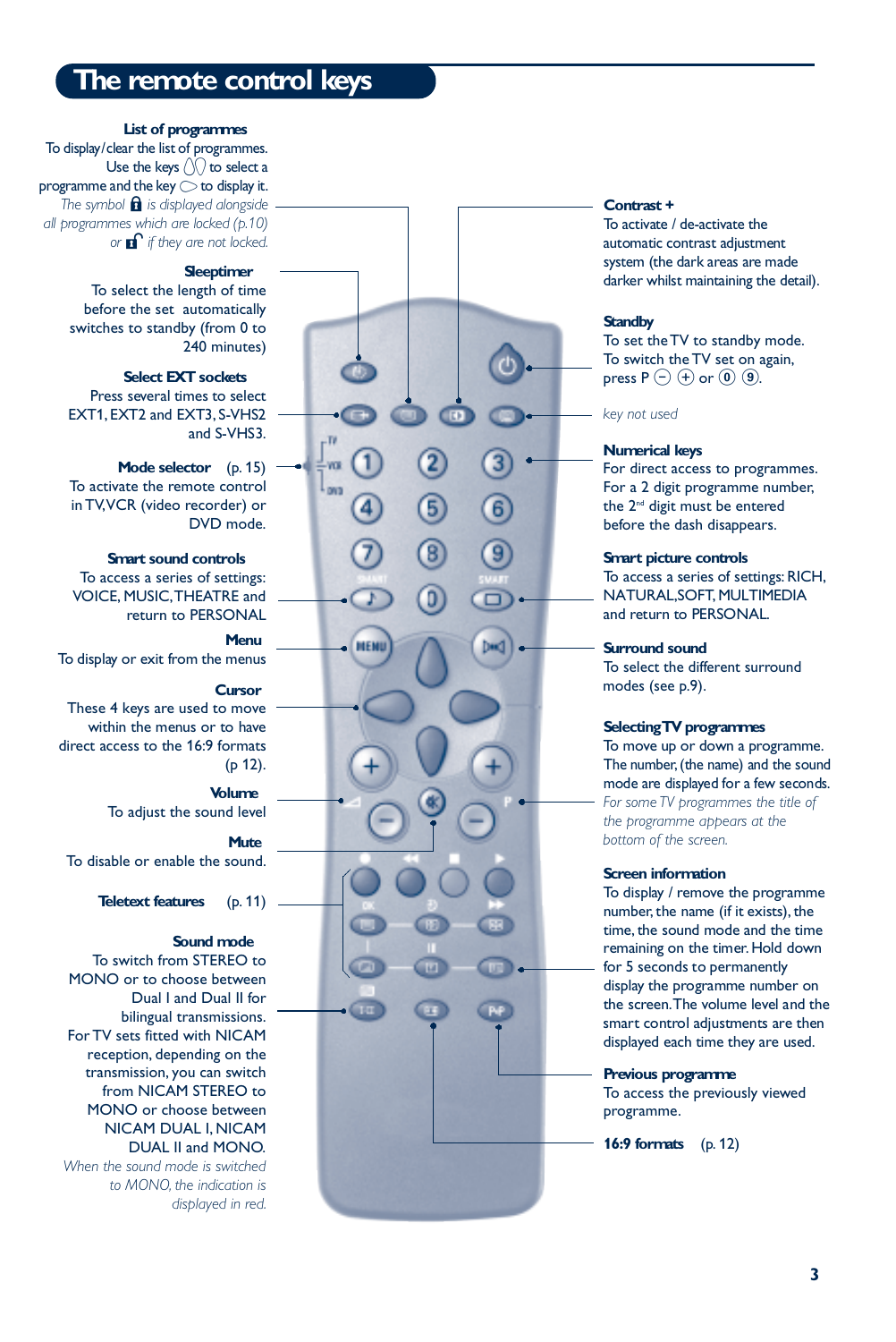# **Quick installation**



The first time you switch on the television, a menu appears on the screen and the tuning starts automatically.



*If the menu does not appear, hold down the and* "*+ keys on the set for 5 seconds to start the tuning.*

The operation takes several minutes.

A display shows the search status and the number of programmes found.When it has finished the menu disappears.

*To exit or interrupt the search, press the*  $(\text{New})$  *key. If no programmes are found, refer to the chapter entitled Tips on p. 18.*

**O** If the transmitter or the cable network broadcasts the automatic sort signal, the programmes will be correctly numbered.

 $\odot$  If not, the programmes found will be numbered in descending order starting at 99, 98, 97, etc. Use the SORT menu to renumber them. *Some transmitters or cable networks broadcast their own sort parameters (region, language, etc.). Where this is the case, make your choice using the*  $\binom{1}{2}$  keys and confirm with  $\bigcirc$ . See also: EasyLink *function, page 7.*

# **Sorting programmes**

- $\bullet$  Press the  $(\text{Hil})$  key. The main menu is displayed.
- $\bullet$  Select INSTALL ( $\langle \rangle$ ), then press  $\circlearrowright$ .

The INSTALL menu appears.



 $\bullet$  Using the  $\langle \rangle$  key, select SORT then press  $\circlearrowright$ . The SORT menu appears.The FROM option is activated.

*Note: this menu works as follows:*

- *Change "FROM" (enter the current programme number),*
- *"TO" (enter the new number),*
- *EXCHANGE numbers" (the operation is carried out).*
- **4** Select the programme you wish to renumber using  $\circlearrowleft$  keys or  $\circledcirc$  to  $\circledcirc$ . Example: to renumber programme 78 as 2 press  $(7)(8)$ .
- **6** Select TO (using  $\bigcirc$  key) and enter the new number with  $\circlearrowright$  keys or (0) to (9) (for the example given, enter  $(2)$ .
- $\bullet$  Select EXCHANGE ( $\langle \rangle$  key) and press  $\circlearrowright$ . The message EXCHANGED appears, the exchange takes place. In our example, programme 78 is renumbered as 2 (and programme 2 as 78).
- $\bullet$  Select the option FROM ( $\setminus$  key) and repeat stages  $\Theta$  to  $\Theta$  as many times as there are programmes to renumber. *See also: EasyLink function, page 7.*
- $\bullet$  To exit from the menus, press  $\circ$ .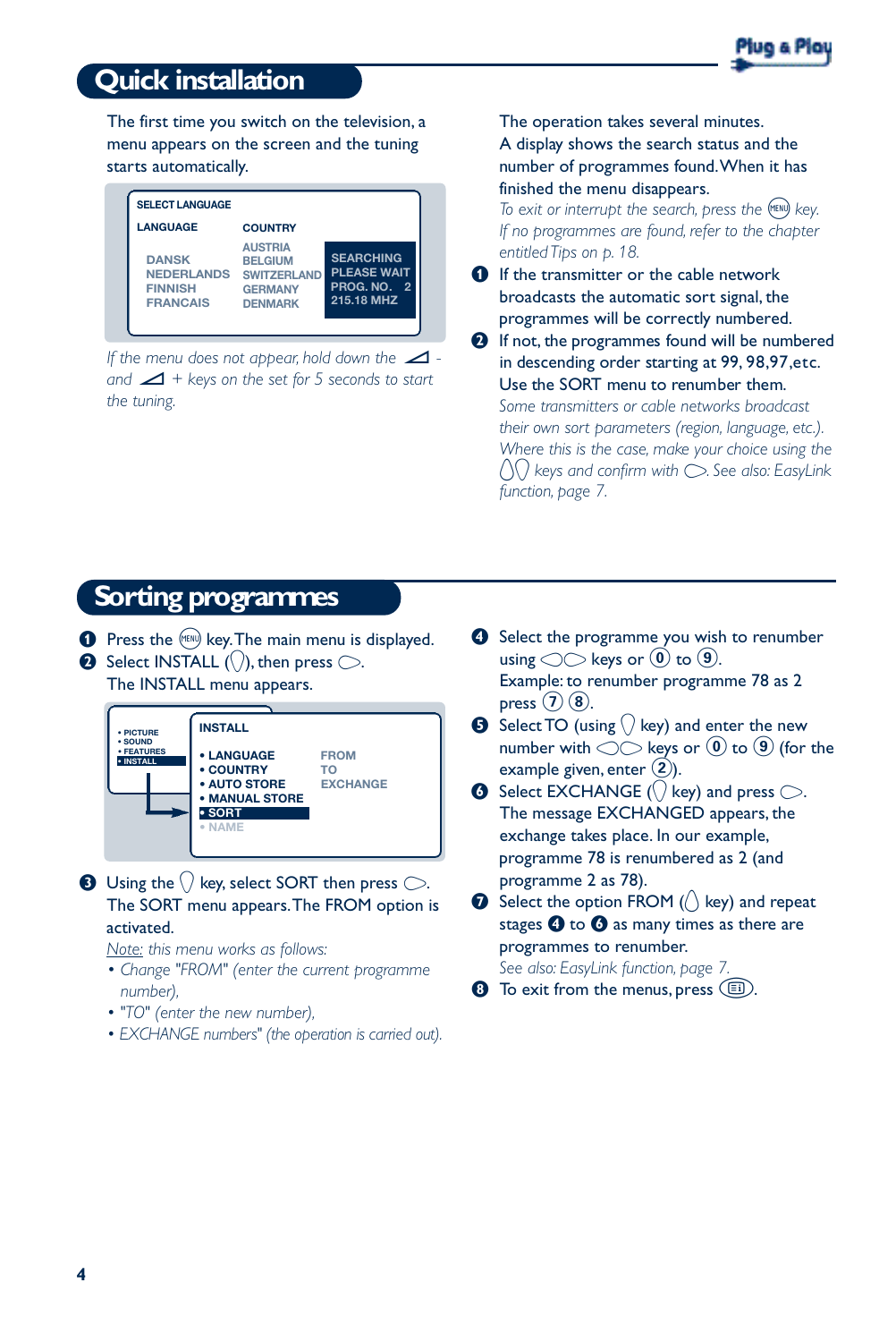# **Using other menus**





# **Choosing a language and country**

 $\bullet$  Press the  $(150)$  key to display the main menu.  $\bullet$  Select INSTALL ( $\langle \rangle$ ), then press  $\circlearrowright$ . The INSTALL menu appears.

The LANGUAGE option is activated.



- $\bullet$  Press  $\circlearrowright$  to go into the LANGUAGE menu.
- **Select your language with the**  $\left(\frac{1}{2}\right)$  **keys.** The menus will appear in the chosen language.
- $\Theta$  Press  $\bigcirc$  to exit the LANGUAGE menu.
- $\bullet$  Select the option COUNTRY and press  $\circlearrowright$ .
- $\bullet$  Select your country with  $\langle \cdot \rangle$  keys. *If your country does not appear in the list, select OTHER.*
- $\bullet$  Press  $\bigcirc$  to exit the COUNTRY menu.
- $\Omega$  To exit from the menus, press  $\left(\Box\right)$ . *See also: EasyLink function, page 7.*

# **Automatic tuning**

This menu allows you to automatically search for all the programmes available in your region (or on your cable network).

 $\bullet$  First carry out operations  $\bullet$  to  $\bullet$  above, then:

 $\bullet$  Press  $\langle \rangle$  once to select AUTO STORE then  $p$ ress  $\bigcirc$ . The search begins.

After several minutes, the INSTALL menu reappears automatically.



- $\Theta$  If the transmitter or the cable network broadcasts the automatic sort signal, the programmes will be correctly numbered.
- **1** If not, the programmes found will be numbered in descending order starting at 99, 98, 97, etc.

#### Use the SORT menu to renumber them.

*Some transmitters or cable networks broadcast their own sort parameters (region, language, etc.). Where this is the case, make your choice using the*  $\bigcap$  keys and confirm with  $\bigcirc$ .

*To exit or interrupt the search, press the* (HENU) key. If *no picture is found, refer to the chapter entitled Tips on p. 16.*

*See also: EasyLink function, page 7.*

 $\bullet$  To exit from the menus, press  $\circ$ .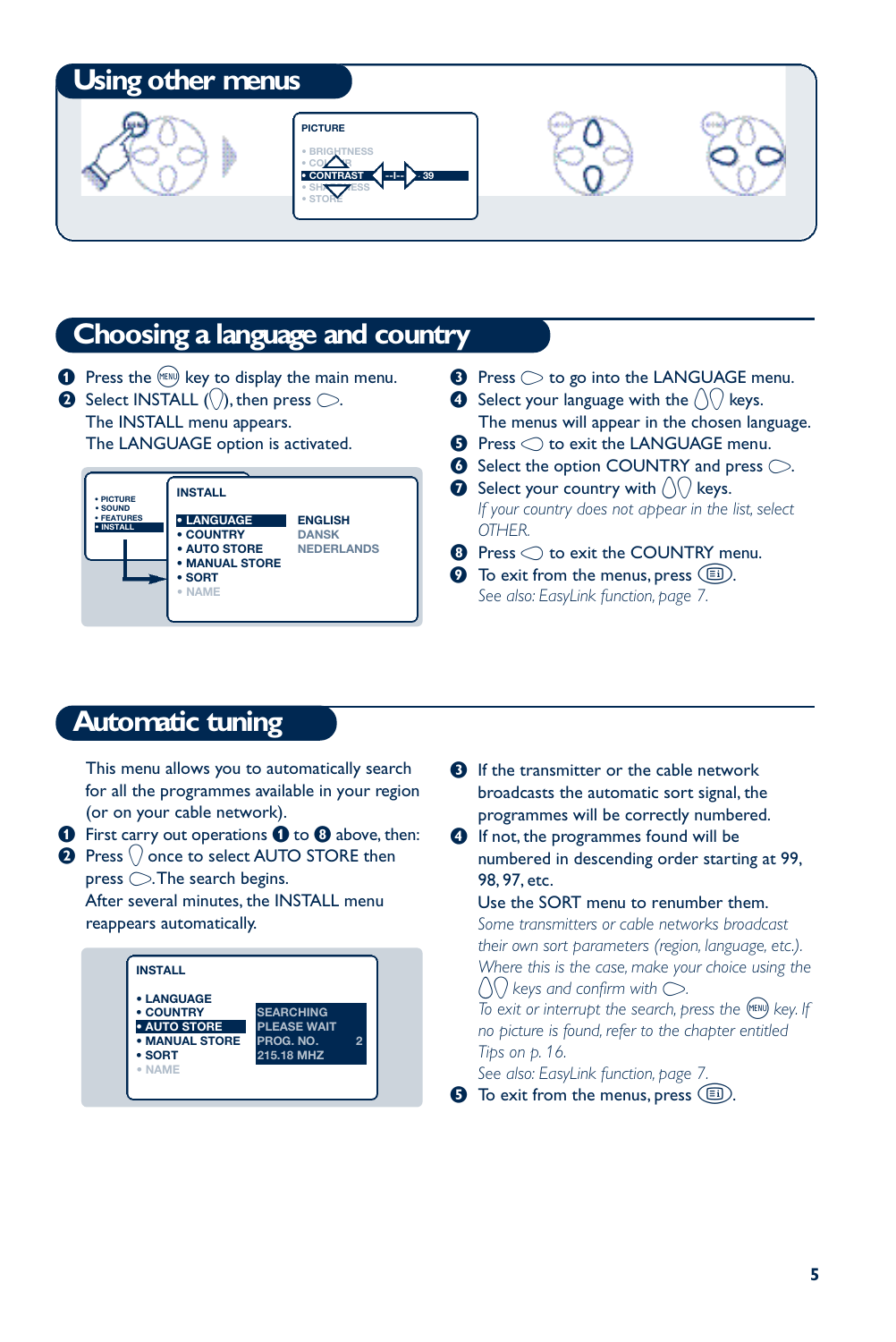# **Manual tuning**

This menu allows you to store the programmes one by one.

- **O** Press (MENU).
- $\bullet$  Select INSTALL (\), then press  $\circlearrowright$ . The INSTALL menu appears.
- $\bullet$  Select MANUAL STORE (\) then press  $\circlearrowright$ . The menu appears :



- $\bullet$  Press  $\circlearrowright$  to go to the SYSTEM menu. Use  $\langle \rangle$  to choose EUROPE (automatic detection\*) or manual detection with WEST EUR (standard BG reception), EAST EUR (standard DK reception), UK (standard I reception) or FRANCE (standard LL'). Then press  $\bigcirc$  to exit from the menu. *\* Except for France (standard LL'): select the*
	- *option FRANCE.*

 $\bullet$  Select SEARCH and press  $\bigcirc$ .

The search begins.As soon as a programme is found, the search will stop. If you know the frequency of the programme required, enter its number directly using the  $(0)(9)$  keys and go to step  $\Omega$ .

*If no programme is found, refer to the Tips chapter on page 18).*

- § If reception is un-satisfactory, select FINE TUNE and hold down  $\bigcirc$  or  $\bigcirc$  key.
- **•** Select PROG. NO (programme number) and use the  $\bigcirc$   $\bigcirc$  or  $\left(0\right)$  to  $\left(9\right)$  keys to enter the desired number.
- $\odot$  Select STORE and press  $\odot$ . The message STORED appears.The programme is stored. *See also: EasyLink function, page 7.*
- $\odot$  Repeat steps  $\odot$  to  $\odot$  for each programme to be stored.

**To exit:** press the **B** key.

# **Programme name**

You may, if you wish, give a name to the first 40 programmes (from 1 to 40).

- **O** Press (MENU).
- $\bullet$  Select INSTALL ( $\langle \rangle$ ), then press  $\circlearrowright$ . The INSTALL menu appears.
- $\bigodot$  Press  $\langle \rangle$  5 times to select NAME (concealed at the bottom of the screen), then press  $\bigcirc$ . The menu appears :



- **4** Select the programme you wish to name using the keys  $(0)$   $(9)$  or  $(-)$  P $(+)$ . *Note: at the time of installation, the programmes are automatically named when the identification signal is transmitted.*
- $\bullet$  Use the keys  $\circlearrowright$  to move within the name display area (5 characters).
- $\bullet$  Use keys  $\langle \cdot \rangle$  to choose the characters.
- $\bullet$  Press (MENU) when the name has been entered. The programme name is stored. *See also: EasyLink function, page 7.*
- $\bullet$  Repeat steps  $\bullet$  to  $\bullet$  for each programme to be named.
- $\bullet$  To exit from the menus, press  $\circled{\text{F}}$ .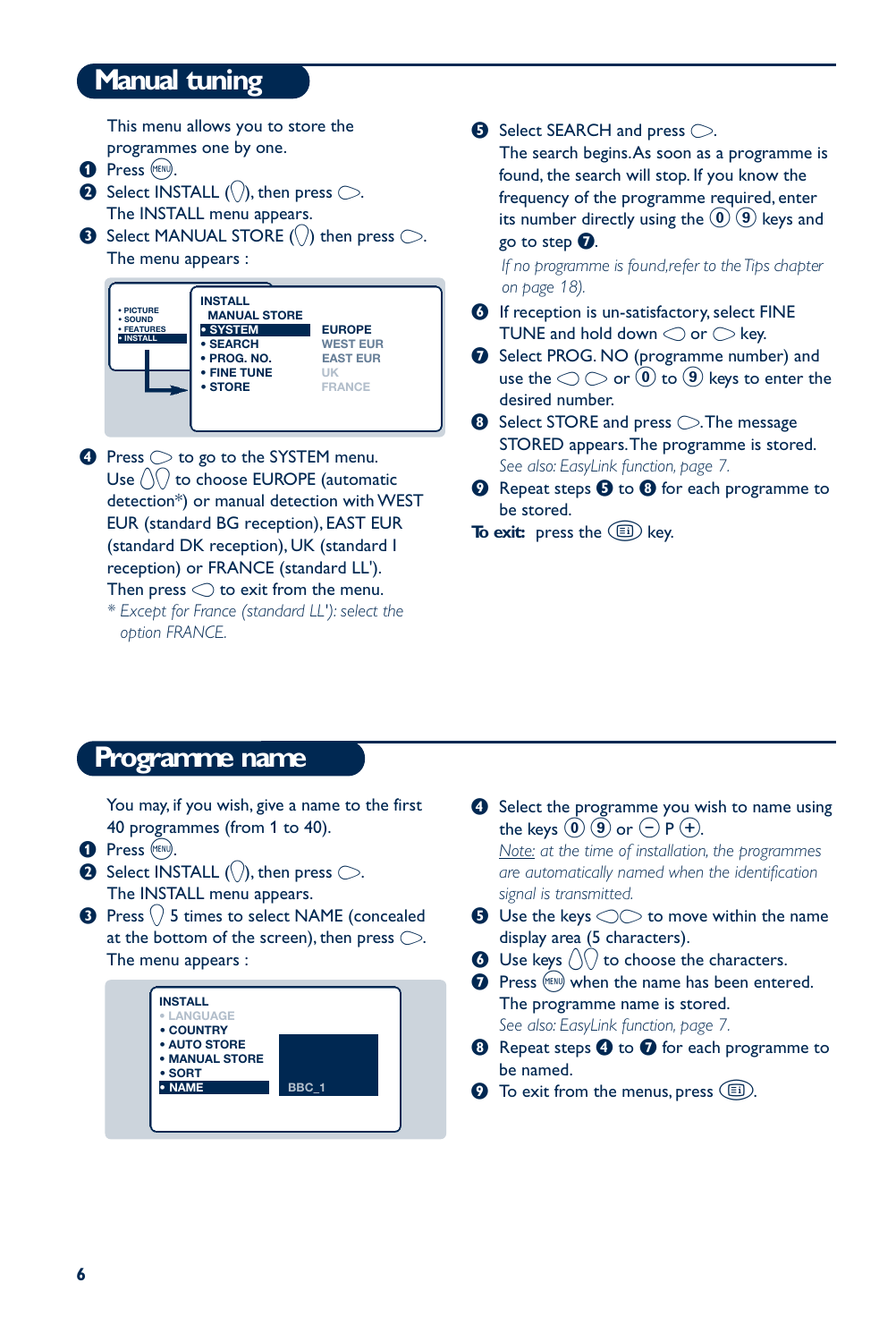# **Adjusting the picture**

 $\bullet$  Press (HENU) then  $\circlearrowright$ .

The PICTURE menu appears : **PICTURE**

| · PICTURE<br>· SOUND<br><b>• FEATURES</b><br>· INSTALL | <b>• BRIGHTNESS</b><br>• COLOUR<br>• CONTRAST<br>• SHARPNESS | --------- 39 |
|--------------------------------------------------------|--------------------------------------------------------------|--------------|
|                                                        | $\cdot$ STORE<br><b>COLOUR TEMP.</b><br>$\bullet$ NR         |              |

 $\bigcirc$  Use  $\bigcirc$  keys to select a setting and  $\bigcirc$ keys to adjust.

*Note: the menu is a scroll-down menu. Keep the key* J *held down to access the settings hidden at the bottom of the screen.*

- $\Theta$  Once the necessary adjustments have been made, select the option STORE and press  $\bigcirc$ to store them.
- $\bullet$  To exit from the menus, press  $\circled{\text{F}}$ .

#### **Description of the settings:**

- BRIGHTNESS: alters the brightness of the image.
- COLOUR: alters the colour intensity.
- CONTRAST: alters the variation between light and dark tones.
- SHARPNESS: alters the crispness of the image.
- STORE: stores the picture settings.
- COLOUR TEMP (colour temperature): adjusts the colour temperature of the picture.Three options are available here: COOL (blue white), NORMAL (balanced) or WARM (red white).
- NR (Noise Reduction): alleviates fuzziness (snowy picture).This setting is useful when reception is difficult

# **Rotating the picture**

Larger screens are sensitive to variations in the earth's magnetic field.This setting makes it possible to compensate for this phenomenon.

*(only available on certain versions)*

The FEATURES menu appears.

- $\bigodot$  Use  $\langle$  key to select ROTATION and use  $\bigcirc$  keys to alter the angle of the image.
- $\bullet$  Press  $\circled{ii}$  to exit from the menus.
- **1** Press (MENU).
- $\bullet$  Select FEATURES ( $\Diamond$ ) and press  $\circlearrowright$ .

# **EasyLink function**

If the set is connected (by the EXT2 socket) to a video equipped with the EasyLink function, the language, country and channels found are automatically transmitted to the video recorder at the time of installation. A message is displayed on-screen during loading.The list of video recorder channels is then the same as those of the set. You must first check in the menus that the Easylink function is activated:

**O** Press (MENU) key.

- $\bullet$  Select OPTIONS ( $\setminus$ ) and press  $\circlearrowright$ . The OPTIONS menu is displayed.
- $\bullet$  Use  $\langle$  ) key to select EASY LINK and press  $\circlearrowright$ to set it to ON. If your video recorder is not equipped with this function, set to OFF.
- **4** Press  $\textcircled{\tiny{\textsf{E}}}$  to exit the menus. *The EASY LINK setting is set to ON by default.*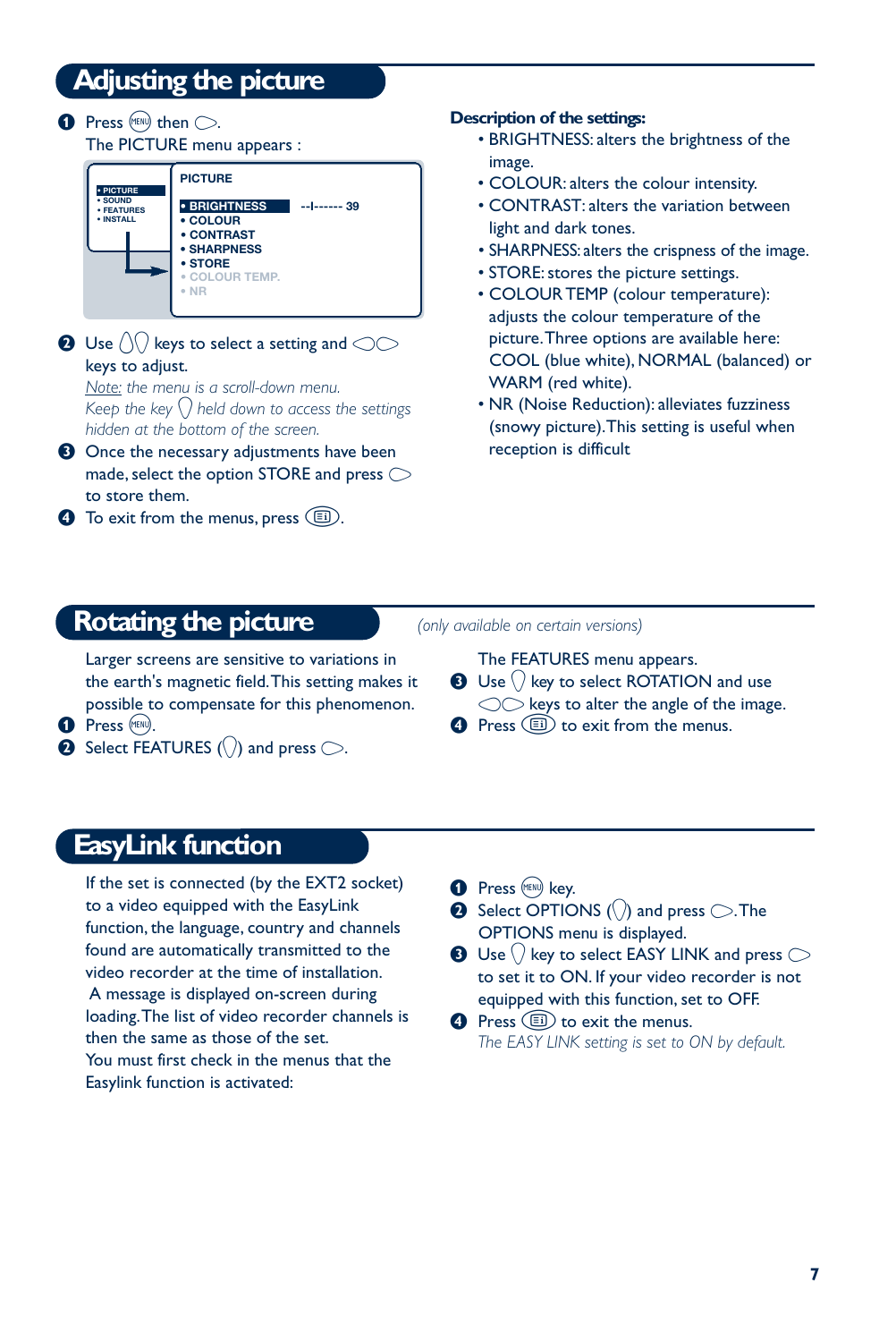# **Adjusting the sound**

 $\bullet$  Press (HEND), select the SOUND option (()) and press  $\bigcirc$ .The SOUND menu appears :



#### $\bullet$  Use  $\land\land$  keys to select a setting and keys  $\bigcirc$  to adjust.

*Note: to access the AVL, CORDLESS and DELAY settings (hidden at the bottom of the screen) hold down* J *key.The CORDLESS and DELAY settings are only availables if surround loudspeakers are connected to the TV set.The DELAY setting only appears in DOLBY PRO LOGIC and HALL SURROUND modes.*

- $\Theta$  Once the necessary adjustments have been made, select the option STORE and press  $\bigcirc$ to store them.
- $\bullet$  To exit from the menus, press  $\circ$ .

#### **Description of the settings:**

- LEVEL: to balance the sound between the different speakers (see below).
- EQUALIZER: to adjust the sound tone (from bass: 120 Hz to treble: 10 kHz).
- SURROUND MODE: to select the different surround modes (see next page).
- DELTA VOLUME (volume difference): allows you to compensate for the volume differences between the different programmes or the EXT sockets. This setting is available for programmes 1 - 40 and the EXT sockets.
- STORE: stores the sound settings.
- AVL (Automatic Volume Leveller): automatic volume control used to avoid sudden increases in volume, particularly when changing programmes or during advertisements.
- CORDLESS: to adjust the different parameters of the cordless surround speakers (see p. 17).
- DELAY: to adjust the delay of surround effect on the rear loudspedakers (31 is the default value).

# **Adjusting the sound level**

This menu allows you to balance the sound between the different speakers.

**O** Press (HEND), select SOUND () and press  $\bigcirc$ . The SOUND menu appears :



 $\bullet$  Select TEST and press  $\circlearrowright$  to set it to ON. A continuous sound is emitted in turn from each channel : left, right, centre and rear

(depending on the selected surround mode). *Remark : the rear channel only appears if surround speakers are connected to the TV set.To change the surround mode, press the*  $(\mathbb{P}^n)$  *key.* 

**8** Select BALANCE, CENTRE or REAR and use the  $\bigcirc$  keys to adjust the level of each channel independently.The sequence stops while the level is being changed and then automatically starts up again.

 $\bullet$  To stop the test, press (HENU). *Levels may also be adjusted without using the test signal.*

 $\Theta$  To exit from the menus, press  $\left(\Box\right)$ .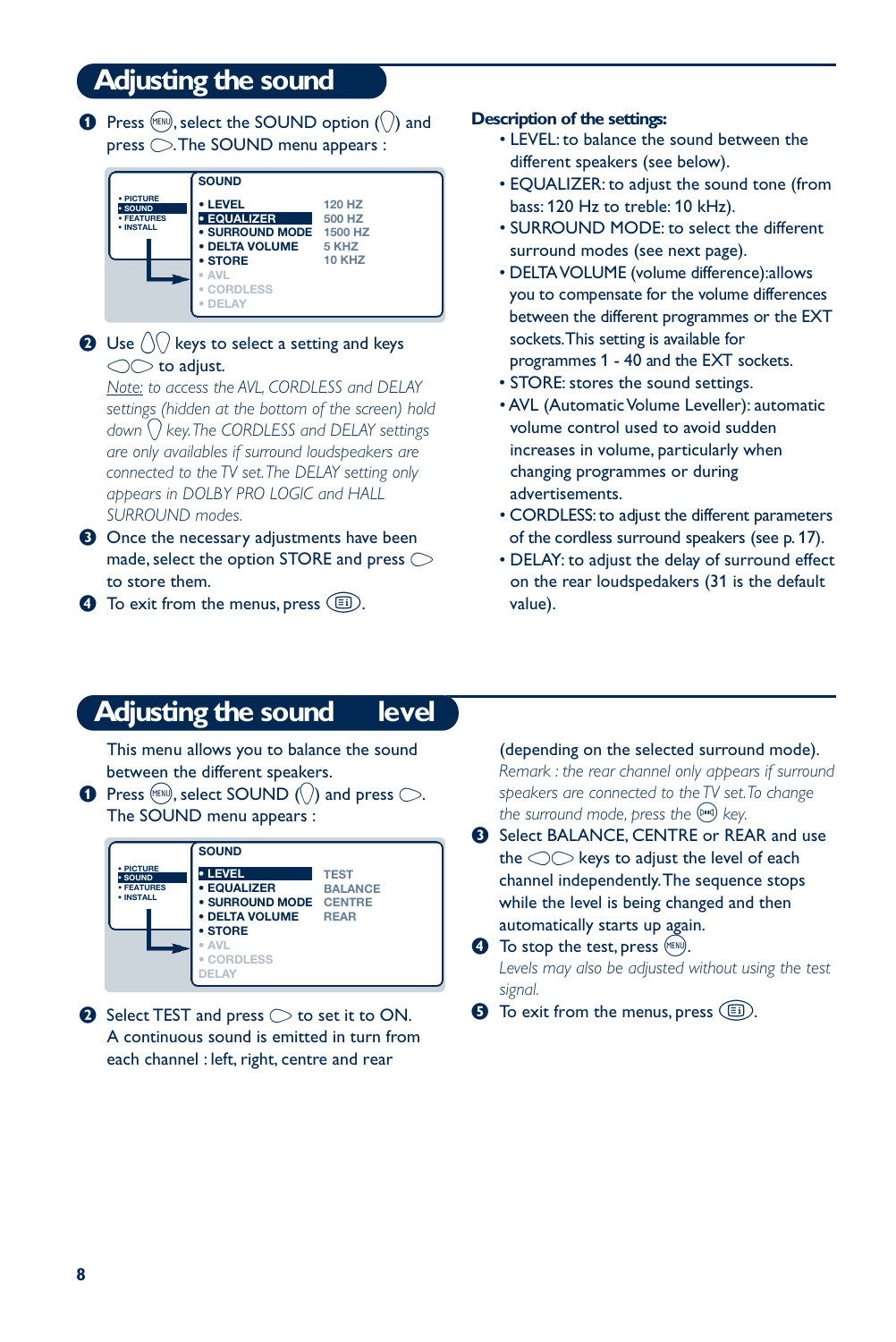# **Surround modes**

This menu allows you to select the different surround modes.

- **O** Press (HENU), select SOUND (\) and press  $\bigcirc$ . The SOUND menu appears.
- $\bullet$  Select SURROUND MODE and press  $\circlearrowright$ . The menu appears :



 $\bigodot$  Use the  $\langle \cdot \rangle$  keys to select the relevant surround mode : STEREO, DOLBY 3 STEREO, 3D SURROUND, HALL SURROUND and DOLBY PROLOGIC. For each setting, the

active loudspeakers are displayed on screen. *Remark : the DOLBY PRO LOGIC and HALL* SURROUND modes are only availables if surround *loudspeakers are connected to the TV set..* 

 $\bullet$  To exit from the menus, press  $\circled{\scriptstyle\text{E}}$ . *This TV set is also equipped with automatic switching which will select the correct surround mode, provided the specific signals are transmitted with the programmes.This automatic format can also be modified manually with the*  $(\mathbb{P}^n)$  *key.* 

# **Description of the different surround modes**





You have a direct acces to the surround modes with the  $[0.4]$  key **Stereo**

The sound is reproduced on the left and right loudspeakers of the TV set.

#### **Dolby 3 Stereo** (with stereo source)

The sound is distributed over the left, right and centre loudspeakers. *This mode is not recommended for mono transmissions (only the central channel is used).*

**Hall Surround** (with mono or stereo source)

The sound is reproduced on the left, right and rear loudspeakers, creating a "Hall Surround" ambient effect. This mode is recommended for broadcasts that are not encoded in Dolby Surround if you wish to use a rear channel.

*This mode is only available when surround loudspeakers are connected to the TV set..*

**3D Surround** (optimal with Dolby Surround source)

This mode enables you to experience the effect of Dolby Pro Logic without the need of having rear speakers connected or activated.The sound is reproduced on the left, right and centre loudspeakers giving the impression of a rear surround effect.

#### **Dolby Pro Logic**  $*$  (with Dolby Surround sound source)

The left, right, centre and rear speakers reproduce the Dolby Pro Logic sound.This mode is used when a film or programme has been recorded or encoded in Dolby Surround sound.These films or programmes are always indicated by the symbol : **DO DOLBY SURROUND**.

*The DOLBY PRO LOGIC mode is only available when surround loudspeakers are connected to the TV set.This mode is not recommended for mono transmissions (only the central channel is used).*

" Dolby" and the double-D symbol **DD** are trademarks of Dolby Laboratories Licensing Corporation.Manufactured under license from Dolby Laboratories Licensing Corporation.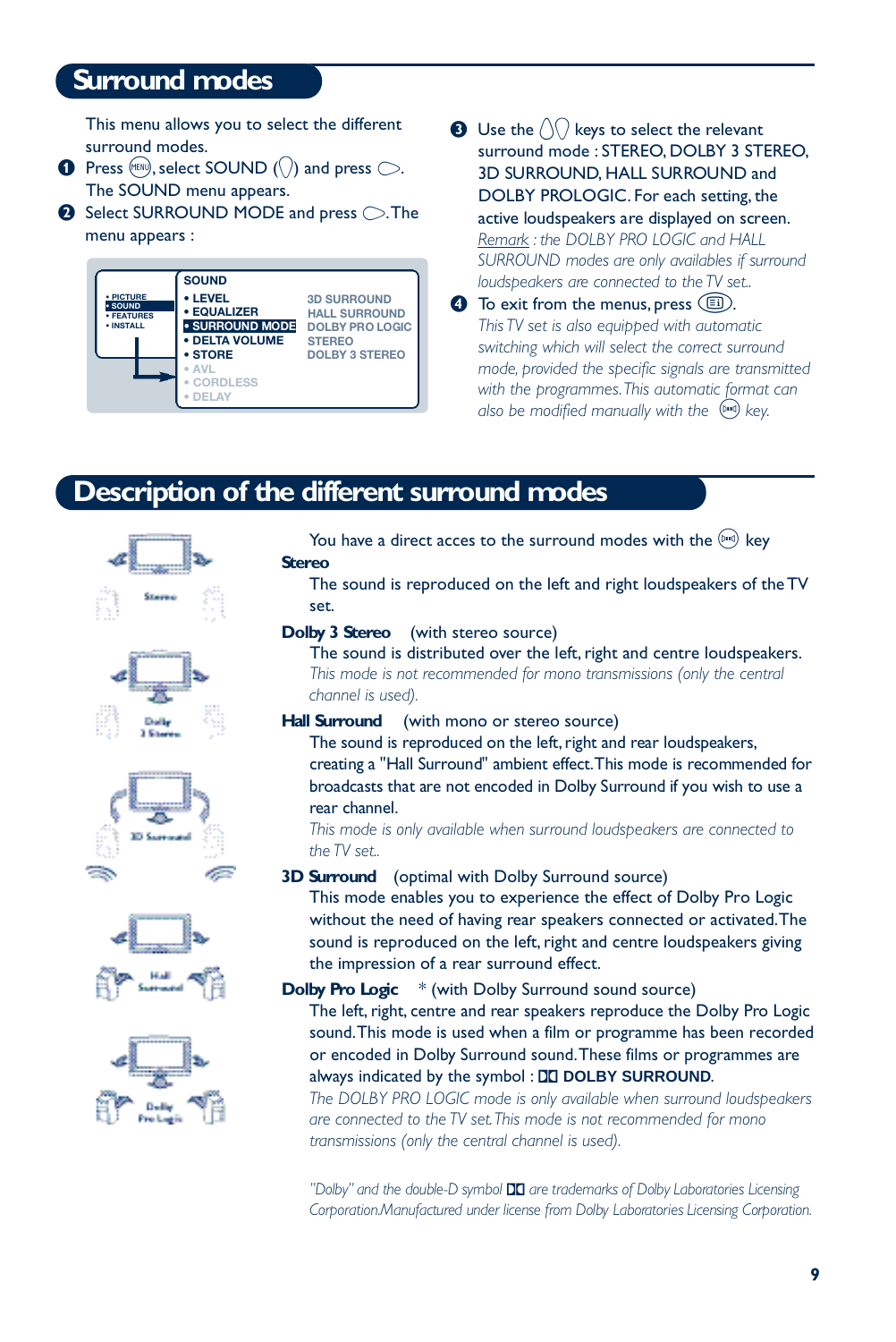# **Timer function**

This menu allows you to use your TV as an alarm clock.

- **O** Press (MENU).
- $\bullet$  Select FEATURES ( $\langle \rangle$ ) and press  $\circlearrowright$  twice. The TIMER menu appears :



 $\bullet$  Press  $\circlearrowright$  to enter and exit the sub-menus and use keys  $\langle \rangle$  to adjust:

#### **1** TIME: enter current time.

*Note: the time is updated automatically each time the set is switched on using teletext information taken from programme 1. If programme 1 does*

# **Locking the set**

You can bar access to certain programmes or completely lock the set by locking the keys.

## **Locking programmes**

- **O** Press (MENU).
- $\bullet$  Select FEATURES () and press  $\circlearrowright$ .
- $\bullet$  Select PARENTAL. CONT. (\) and press  $\circlearrowright$ .



- **4** Enter your confidential access code. The first time, enter the code 0711 then confirm by re-entering 0711.The menu appears.
- $\Theta$  Press  $\bigcirc$  to go into the menu.
- $\bigcirc$  Use keys  $\bigcirc$  to select the required programme and confirm with  $\bigcirc$ . The symbol  $\mathbf{\Omega}$  is displayed alongside the programmes or sockets that have been locked.
- **O** Press (ED) to exit. To watch a programme which has been locked you will now need to enter the confidential

#### *not have teletext, the update will not take place.*

- **6** START TIME: enter the start time.
- **<sup>6</sup>** STOP TIME: enter the stop time.
- **O** PROG; NO;: enter the number of the programme required.
- **3** ACTIVATE: you can set the alarm to be activated:
	- ONCE ONLY for a one-off alarm,
	- DAILY for a daily alarm or
	- STOP to cancel.
- **Q** Press  $\circled{=}$  to set the TV to standby. It will automatically switch on at the time programmed. If you leave the TV switched on, it will only change programme at the time indicated.

*The combination of the CHILD LOCK and TIMER functions may be used to limit the length of time your television is in use, for example, by your children.*

#### code; otherwise the screen will remain blank.

*The INSTALL menu access is also locked. Caution: in the case of encrypted programmes which use an external decoder, it is necessary to lock the corresponding EXT socket.*

- **To unlock all programmes** Repeat stages  $\bigcirc$  to  $\bigcirc$  above, then select CLEAR ALL and press  $\bigcirc$ .
- **To change the confidential code** Repeat stages  $\bigcirc$  to  $\bigcirc$  above, then:
- **6** Select CHANGE CODE and enter your own 4-digit number.
- **<sup>6</sup>** Confirm by entering it again. Your new code will be stored.
- $\Omega$  Press  $\textcircled{\text{F}}$  to exit from the menus. *If you have forgotten your confidential code, enter the universal code 0711 twice.*

#### **Locking the keys**

- **O** Press (HRN), select FEATURES ( $\binom{1}{k}$  and press  $\bigcirc$ .
- $\bullet$  Select CHILD LOCK ( $\cap$ ) and press  $\circlearrowright$  to set the lock to ON.
- **8** Switch off the set and put the remote control out of sight.

The set cannot be used (it can only be switched on using the remote control).

 $\bullet$  To cancel: switch CHILD LOCK to OFF.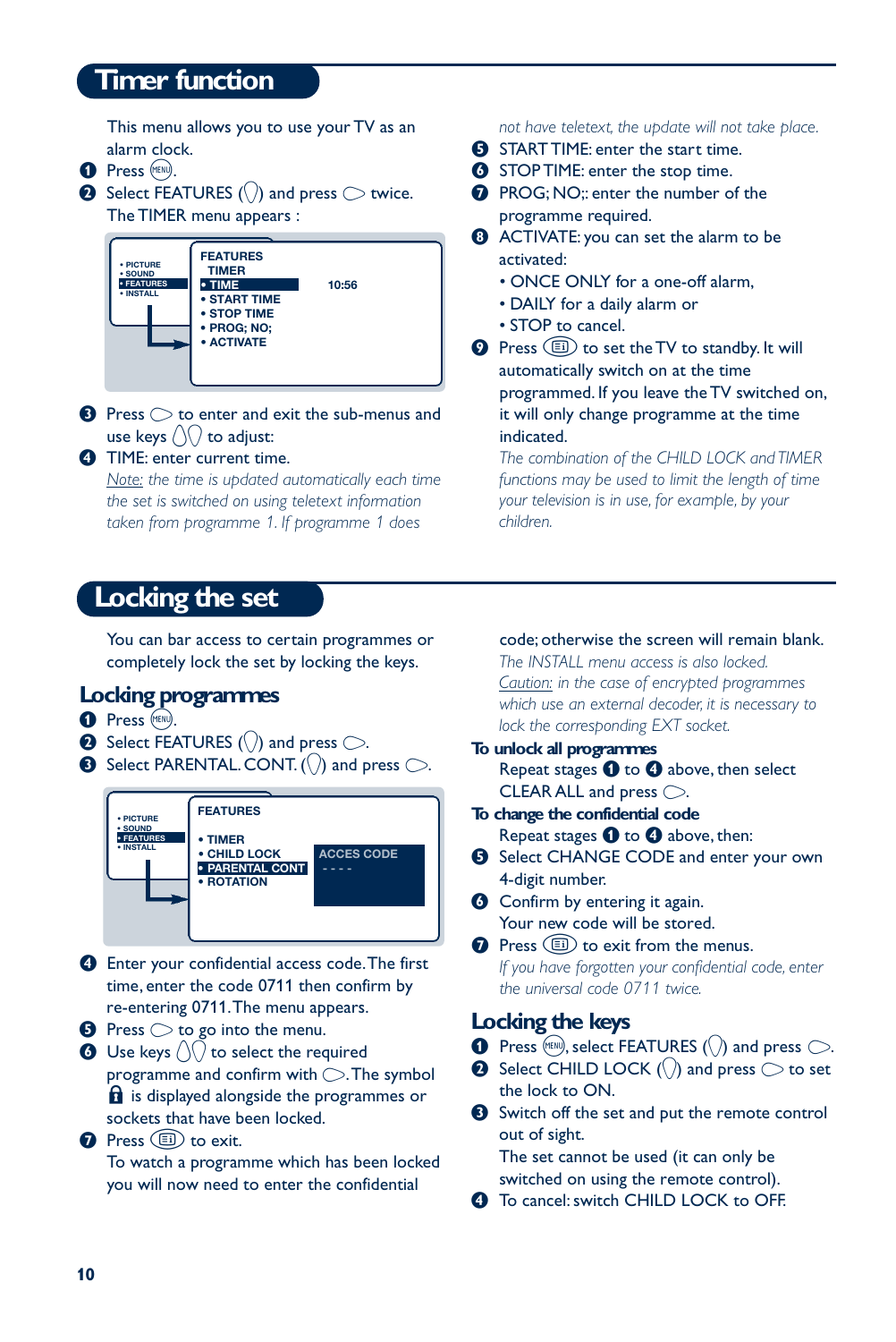# **Teletext**

Teletext is an information system, broadcast by certain channels, which can be read like a newspaper. It also provides subtitles for people with hearing difficulties or those who are unfamiliar with the language in which a particular programme is being broadcast (cable networks, satellite channels, etc.).



To get back to the normal subject headings, press  $(\text{rem})$ .

*To remove these settings, hold* R*down for 5 seconds.*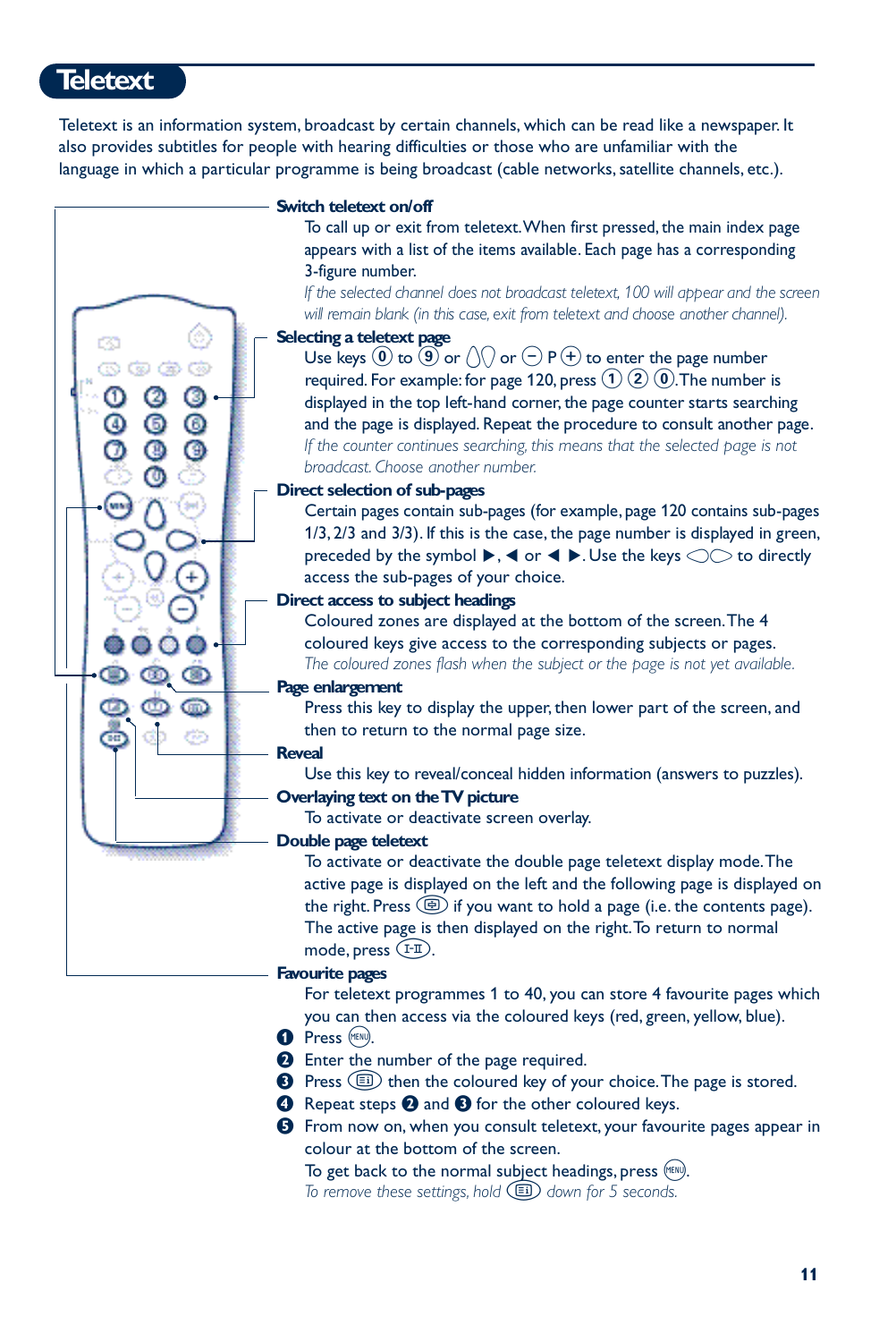# **16:9 Formats**

The pictures you receive may be transmitted in 16:9 format (wide screen) or 4:3 format (conventional screen). 4:3 pictures sometimes have a black band at the top and bottom of the screen (letterbox format).This function allows you to optimise the picture display on screen.

#### **Automatic switching**

This TV set is also equipped with automatic switching which will select the correct-screen format, provided the specific signals are transmitted with the programmes. *This automatic format can olso be modified manually.*

## **Using the different screen formats**

Press the  $\bigcirc$  key (or  $\bigcirc$ ) to select the different modes: 4:3, ZOOM 14:9, ZOOM 16:9, SUBTITLE ZOOM, SUPER ZOOM and WIDE SCREEN. *You can also access these settings with key*  $(P)$ .





#### **4:3 Mode**

The picture is reproduced in 4:3 format and a black band is displayed on either side of the picture.The picture may be progressively enlarged using the  $\langle \rangle \langle \rangle$  keys.

# **ZOOM 14:9 Mode**

The picture is enlarged to 14:9 format, a thin black band remains on both sides of the picture. The  $\langle \rangle$  keys allow you to compress vertically the image to view the top or the bottom of the picture (subtitles).

#### **ZOOM 16:9 Mode**

The picture is enlarged to 16:9 format.This mode is recommended when displaying pictures which have black bands at the top and bottom (letterbox format). Use the  $\langle \rangle$  keys if you wish to display the top or the bottom of the picture.

#### **SUBTITLE ZOOM Mode**

This mode is used to display 4:3 pictures using the full surface of the screen leaving the sub-titles visible. Use the  $\int \int \int \log s$  to increase or decrease the section at the bottom of the picture.

#### **SUPERWIDE Mode**

This mode is used to display 4:3 pictures using the full surface of the screen by enlarging the sides of the picture. The  $\left(\sqrt{\ }right)$  keys allow you to move the image up or down.

#### **WIDE SCREEN Mode**

This mode restores the correct proportions of pictures transmitted in 16:9 using full screen display.

*Note: If you display a 4:3 picture in thid mode, it will be enlarged horizontally.*









**TEST**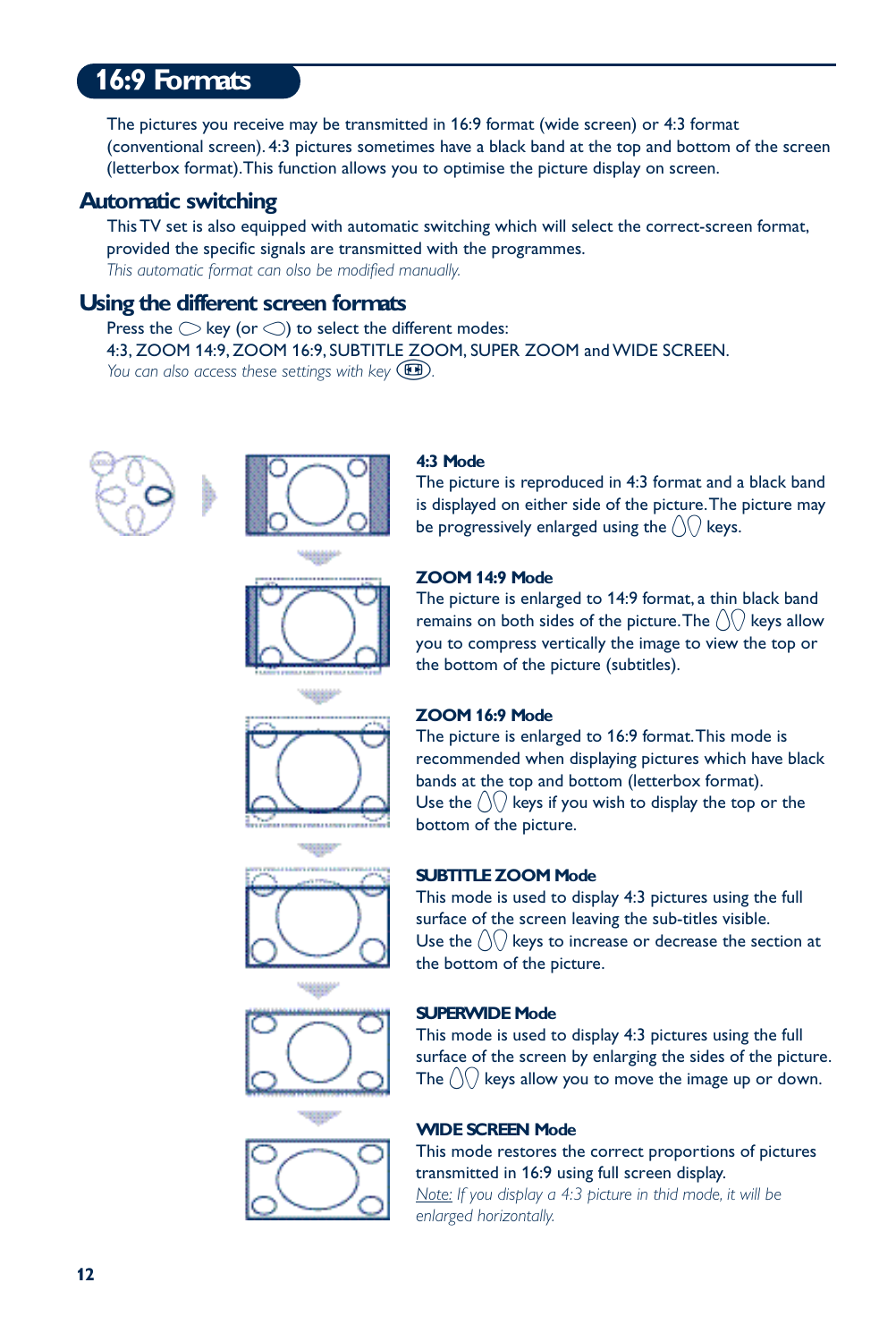# **Selecting the correct mode**

Different modes can be selected to suit different picture formats, use the following diagrams as a guide to which mode to use.



# é **4:3 Picture Letterbox**







# **8 16:9 Picture**





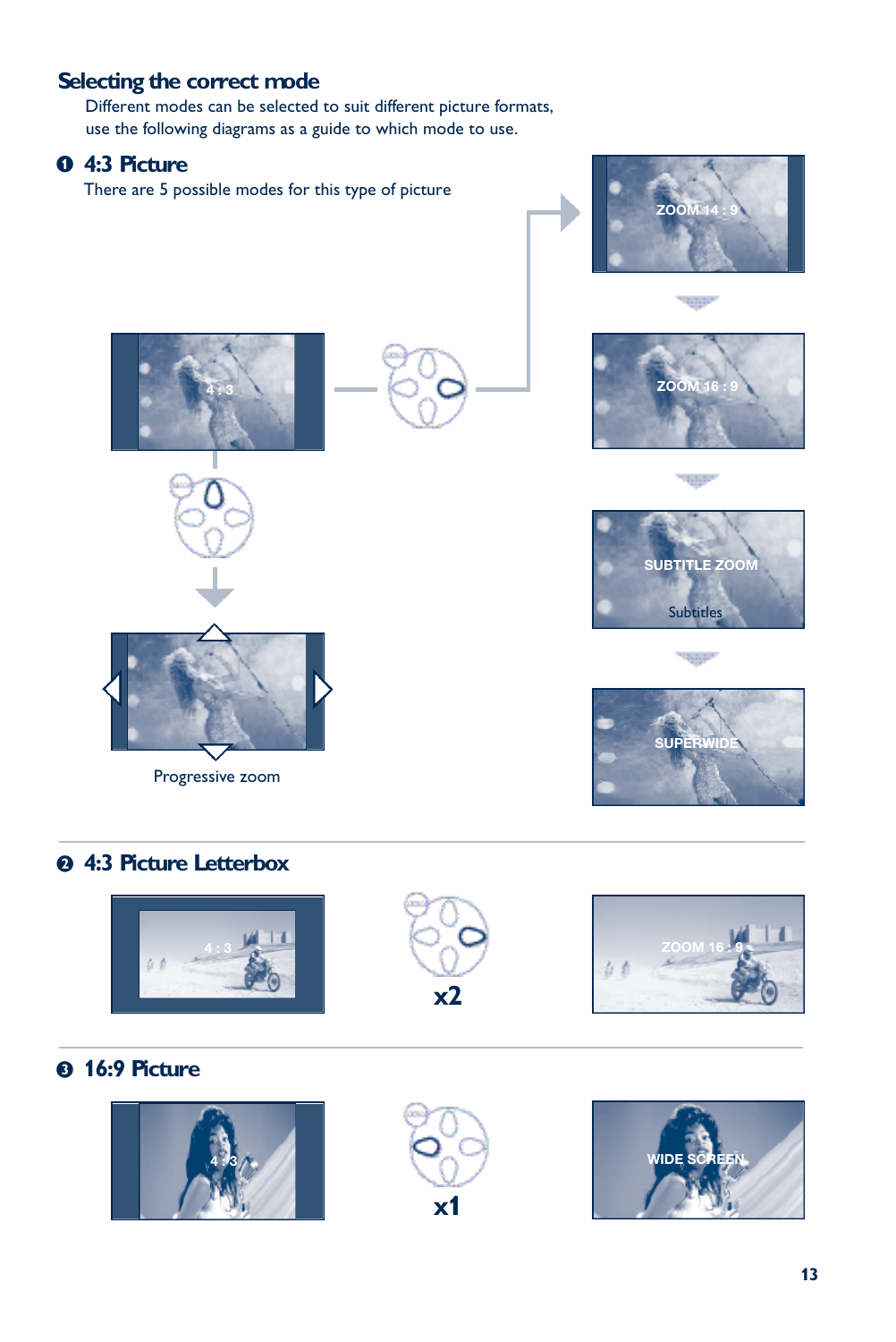# **Connecting peripheral equipment**

The television has 2 external sockets situated at the back of the set (EXT1 and EXT2).

*The EXT1 socket has audio and video inputs/outputs and RGB inputs. The EXT2 socket has audio and video inputs/outputs and S-VHS inputs.*

# **Video recorder**



# **Other equipment**



#### **Video recorder (only)**

#### Carry out the connections featured opposite. Use a good quality euroconnector cable.

*If your video recorder does not have a euroconnector socket, the only connection possible is via the aerial cable.You will therefore need to tune in your video recorder's test signal and assign it programme number 0 (refer to manual store, p. 6). To reproduce the video recorder picture, press*  $\omega$ .

#### **Video recorder with decoder**

Connect the decoder to the second euroconnector socket of the video recorder.You will then be able to record scrambled transmissions.

#### **Satellite receiver, decoder, CDV, games, etc.**

Carry out the connections featured opposite. To optimise picture quality, connect the equipment which produces the RGB signals (digital decoder, games, etc.) to EXT1, and the equipment which produces the S-VHS signals (S-VHS and Hi-8 video recorders, certain DVD drives) to EXT2 and all other equipment to either EXT1 or EXT2.

# **Amplifier**



To connect to a hi-fi system, use an audio connection cable and connect the "L" and "R" outputs on the TV set to the "AUDIO IN" "L" and "R" input on your hi-fi amplifier.

The surround sound output can be used to connect active loudspeakers to reproduce the rear surround effect.



#### **To select connected equipment**

Press the  $\bigoplus$  key to select EXT1, EXT2, S-VHS2 (S-VHS signals from the EXT2 socket) and EXT3 or S-VHS3 for connections on the front panel.

*Most equipment (decoder, video recorder) carries out the switching itself.*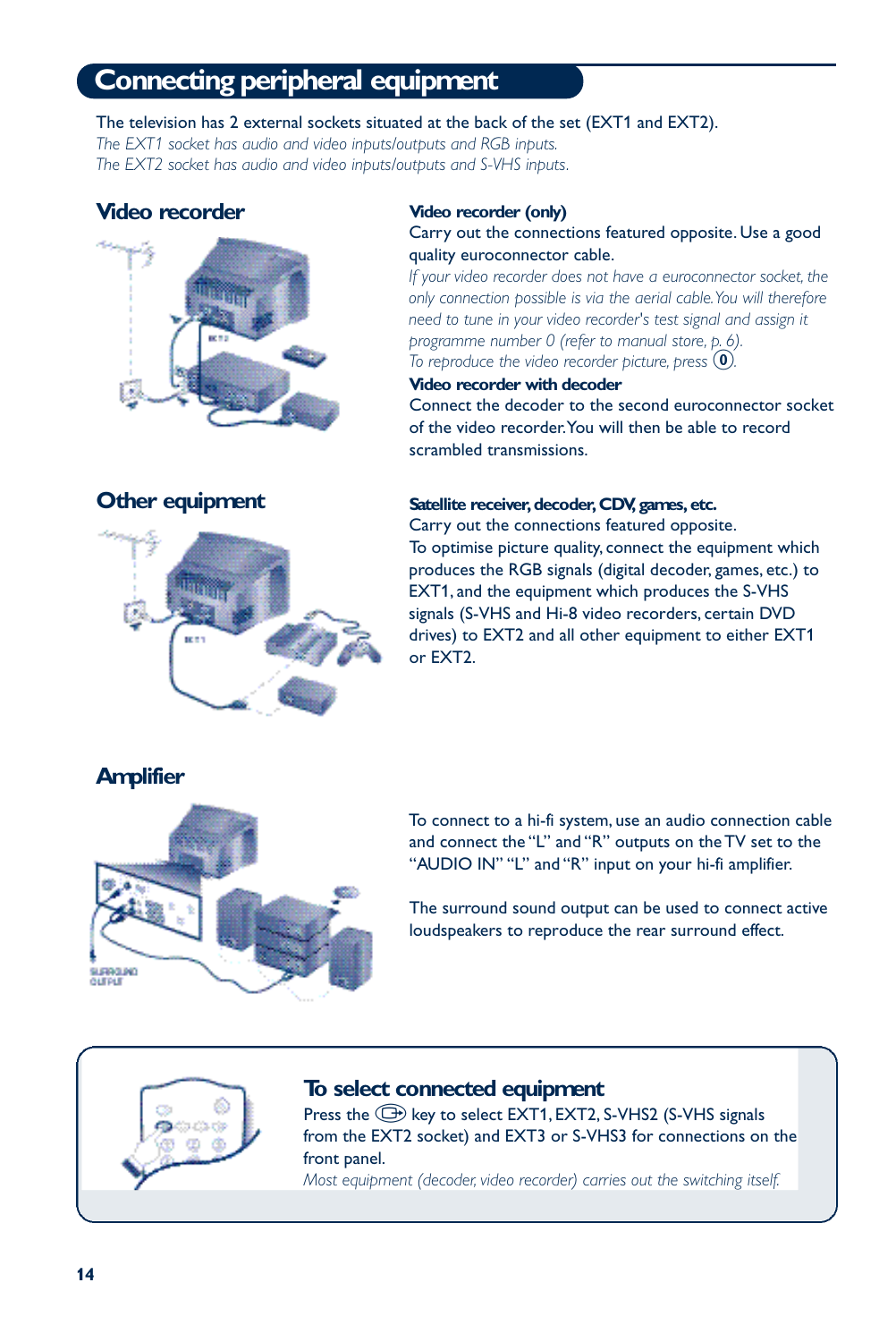# **Connecting other appliances**



Carry out the connections featured opposite. Using the  $\bigoplus$  key, select EXT3 for a VHS or 8mm camcorder and S-VHS3 \* for an S-VHS or Hi-8 camcorder. \* *Only available on certain versions.*

*For a mono set, connect the sound signal to the AUDIO L (or AUDIO R) input.The sound automatically comes out of the left and right speakers of the set.*

#### **Headphones**

The  $\overline{(-)}$   $\overline{\mathcal{A}}$   $\overline{(+)}$  keys allow you to adjust the volume on the headphones and on the set. Press  $\mathcal{R}$  if you want to cut off the sound on the set.

*The headphones must have an impedance of between 32 and 600 ohms.*

# **YCR / DVD mode selector**

The remote control allows you to control the main functions of your video recorder or DVD.



*\* Some programming functions are not available on all models (cursors, menu, OK key, etc.). For video recorders equipped with the Easylink function: when the set is on standby, pressing the ▶ or* (HENU) key once switches it on *automatically.The remote control is compatible with all the video recorders in our range as well as models which use the RC5 signalling standard.*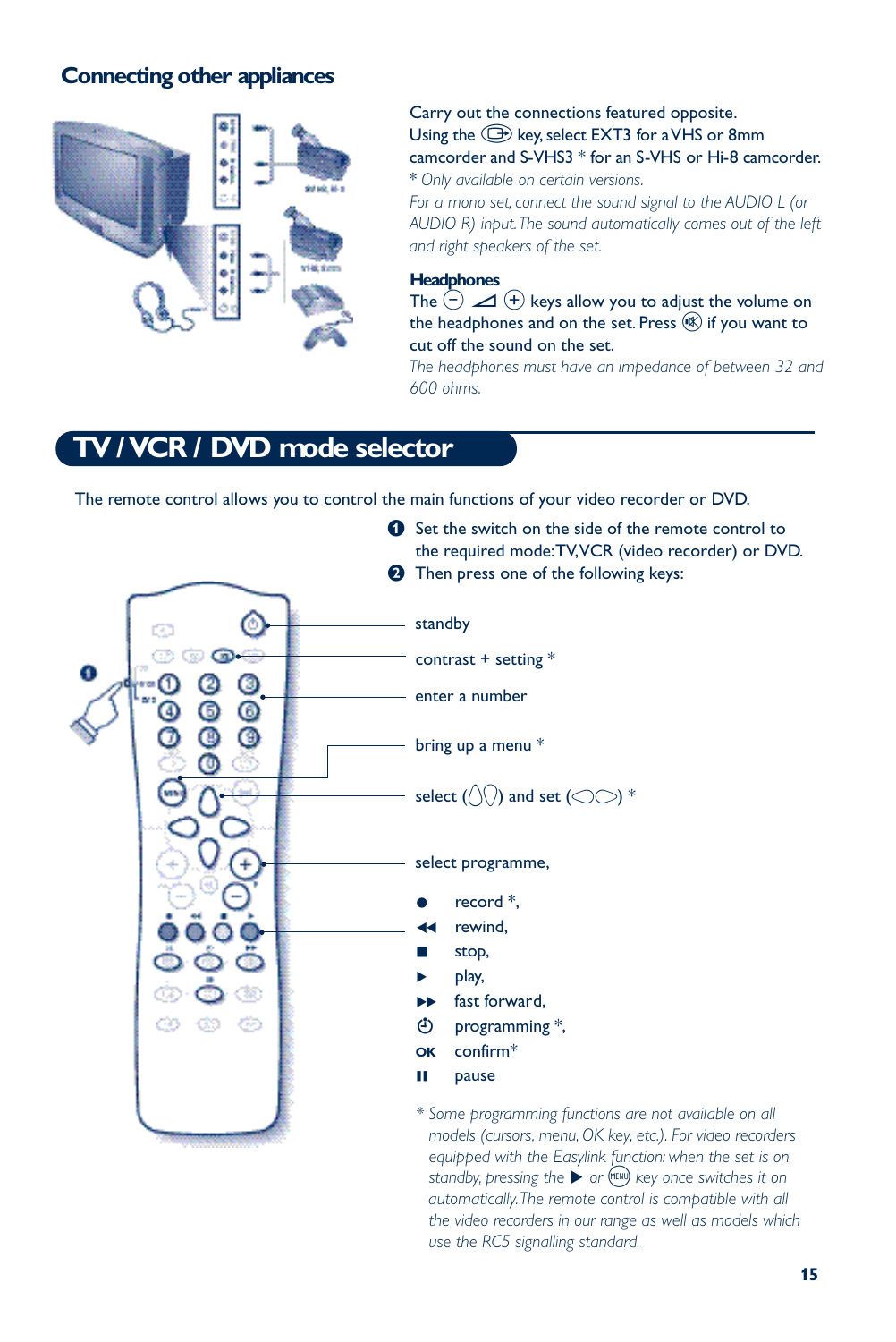# **Wireless surround speaker system**

The television can be equiped in option with a wireless surround speaker system (reference AD902W). With this system, the DOLBY PRO LOGIC and HALL SURROUND modes are now availables (see p. 9). For more informations about this system, contact your dealer. You can also connect active loudspeakers (see p.14).



This system include :

- a wireless RF transmitter to be clicked to the back of the TV,
- an active loudspeaker, including the RF receiver, the mains supply, a power switch, a connector clip and a channel selector located on the underside,
- a passive loudspeaker to be connected to the active loudspeaker,
- a speaker cable.

# **Installation of the wireless system Philips AD902\**



- & After switching off the television, connect the RF transmitter to the connector located on the back of the set.Then click the module to the back of the TV as shown opposite.
- **<sup>2</sup>** Dispose the 2 loudspeakers at the rear and on either side of the listener. Connect the active to the passive loudspeaker with the supplied cable, according to the polarity (the  $+$  on the  $+$  and the  $-$  on the  $-$ ). Connect the active loudspeaker to the mains (220-240 V / 50 Hz) with the mains cable.



 $\bullet$  At the bottom of the active loudspeaker, set the slide channel to channel 1. Switch on the active speaker with the power switch.The indicator at the front of the active speaker lights up in red when the speaker is in standby and in green when there is a sound transmission. It turns back to red (standby) when the tv is switched off or when the rear channel is not used (in the case of STEREO, 3 STEREO and 3D SURROUND modes).

*You have now to proceed to the surround speaker adjustments in the TV menus (see next page).*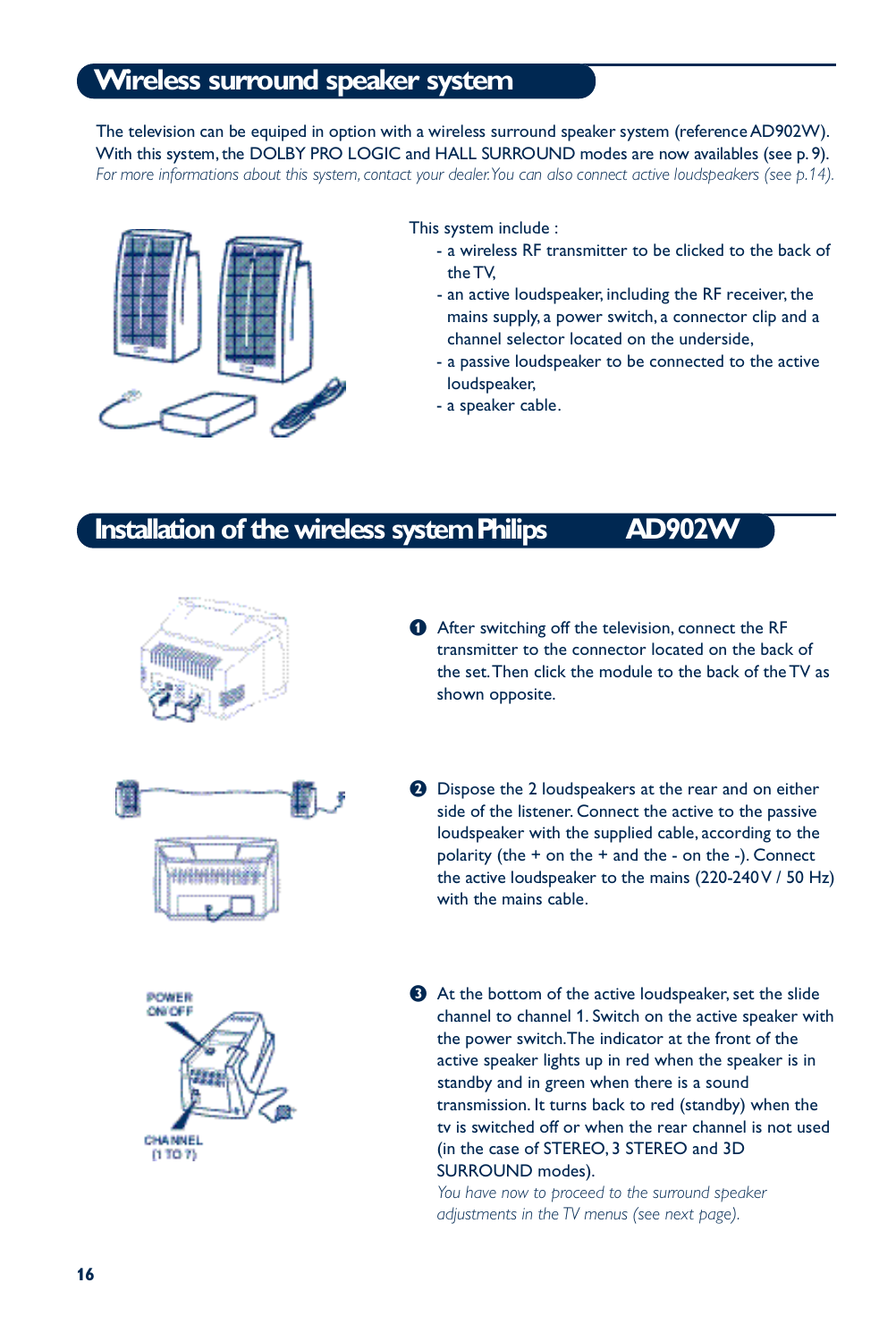# **Adjusting the surround speakers**

To use the surround speakers, you have first to proceed to the folowing adjustments :

*Remark : theses menus are only available when surround speakers are connected to the set.*

- Switch on the television.
- <sup>2</sup> Press the MENU) key.
- **3** Select SOUND ( $\Diamond$ ) and press  $\Diamond$ .
- $\bullet$  Select CORDLESS ( $\langle \rangle$ ) (hidden at the bottom of the screen) and press  $\bigcirc$ . The menu appears:



- **6** Set SURROUND to ON to activate the sound RF transmission.
- $\bullet$  Select AUDIO CHANNEL  $(\cdot)$  and select the same channel as you selected on the active

loudspeaker (channel 1 has been selected as the factory default). If you should get interferences from external RF equipment (such a wireless headphone, mobile phone, ...), it may be necessary to shift to another channel. In practice, only 2 or 3 channels are available because a step of at least 2 channels are necessary to have enough separation.

*Always be shure that the active speaker and the cordless setting are switched to the same channel. Otherwise no sound or only distorted sound will be heard.*

- **O** Press (HEND) to go back to the SOUND menu and select DELAY (hidden at the bottom of the screen).You can adjust, if you wish, the delay of the surround effect (31 is the default value).
- **8** Once the necessary adjustments have been made, select the option STORE and press  $\bigcirc$ to store them.
- $\bullet$  To exit from the menus, press  $\circ$ .

# **Glossary**

#### **EasyLink:**

Digital link between the set and the video recorder which allows a direct transfer of certain information such as channel setting.

#### **RGB Signals:**

These are 3 Red, Green and Blue video signals which directly drive the red, green and blue emitters in the cathode ray tube. Using these signals provides better picture quality.

#### **S-VHS Signals:**

These are 2 separate Y/C video signals from the S-VHS and Hi-8 recording standards. The luminance signals Y (black and white) and chrominance signals C (colour) are recorded separately on the tape.

This provides better picture quality than with standard video (VHS and 8 mm) where the Y/C signals are combined to provide only one video signal.

#### **NICAM sound:**

Process by which digital sound can be transmitted.

#### **System:**

Television pictures are not broadcast in the same way in all countries.There are different standards: BG, DK, I, and L L'.The SYSTEM setting (p. 6) is used to select these different standards.This is not to be confused with PAL or SECAM colour coding. Pal is used in the majority of European countries, Secam in France, the CIS and the majority of African countries.The United States and Japan use a different system called NTSC.The inputs EXT1 and EXT2 are used to read NTSC coded recordings.

#### **16:9:**

Refers to the ration between the length and height of the screen.Wide screen televisions have a ration of 16/9, conventional screen TV sets have a ration of 4/3.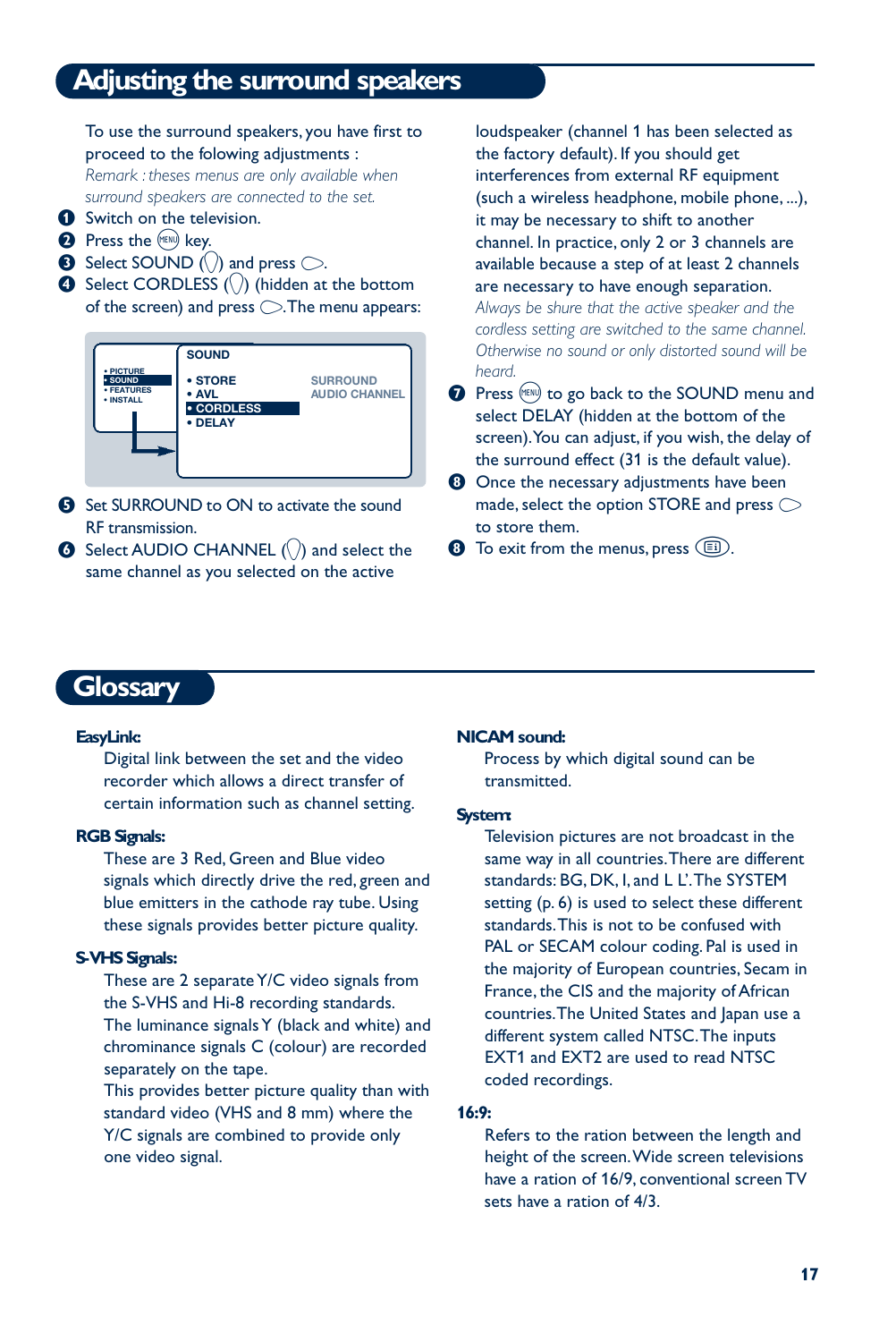# **Tips**

#### **Poor reception**

The proximity of mountains or high buildings may be responsible for ghost pictures, echoing or shadows. In this case, try manually adjusting your picture: see "fine tuning" (p.6) or modify the orientation of the outside aerial. Does your antenna enable you to receive broadcasts in this frequency range (UHF or VHF band)? In the event of difficult reception (snowy picture) switch the NR on the PICTURE menu to ON. (p. 7).

#### **No picture**

Have you connected the aerial socket properly? Have you chosen the right system? (p. 6). Poorly connected euroconnector cables or aerial sockets are often the cause of picture or sound problems (sometimes the connectors can become half disconnected if the TV set is moved or turned). Check all connections.

#### **Peripheral equipment gives a black and white picture**

You have not selected the right socket with the  $\bigoplus$  key: S-VHS2 (S-VHS3) instead of EXT2 (EXT3).To play a video cassette, check that it has been recorded under the same standard (PAL, SECAM, NTSC) which can be replayed by the video recorder.

#### **No sound**

If on certain channels you receive a picture but no sound, this means that you do not have the correct TV system. Modify the SYSTEM setting (p. 6).

The surround speakers are producing no sound or distorted sound ? Check that the active speaker and the cordless setting are switched to the same channel (p.17). Check also that the active speaker indicator lights in green (see step 3 page 16) and that the SURROUND menu is set to ON (p.17).

#### **The remote control no longer works.**

Check that the mode selector on the side of the remote control is set to TV. The TV set does not react to the remote control; the indicator on the set no longer flashes when you use the remote control? Replace the batteries.

#### **Standby**

When you switch the TV set on it remains in standby mode and the indication LOCKED is displayed when you use the keys on the TV set? The CHILD LOCK function is switched on (p. 8). If the set receives no signal for 15 mins, it automatically goes into standby mode. To save power, your set is fitted with components that give it a very low power consumption when in standby mode (less than 3 W).

#### **Cleaning the set**

Only use a clean, soft and lint-free cloth to clean the screen and the casing of your set. Do not use alcohol-based or solvent-based products.

#### **Still no results?**

If your TV set breaks down, never attempt to repair it yourself: contact your dealer's aftersales service.



#### **Recycling**

The materials used in your set are either reusable or can be recycled. To minimise environmental waste, specialist companies collect used appliances and dismantle them after retrieving any materials that can be used again (ask your dealer for further details).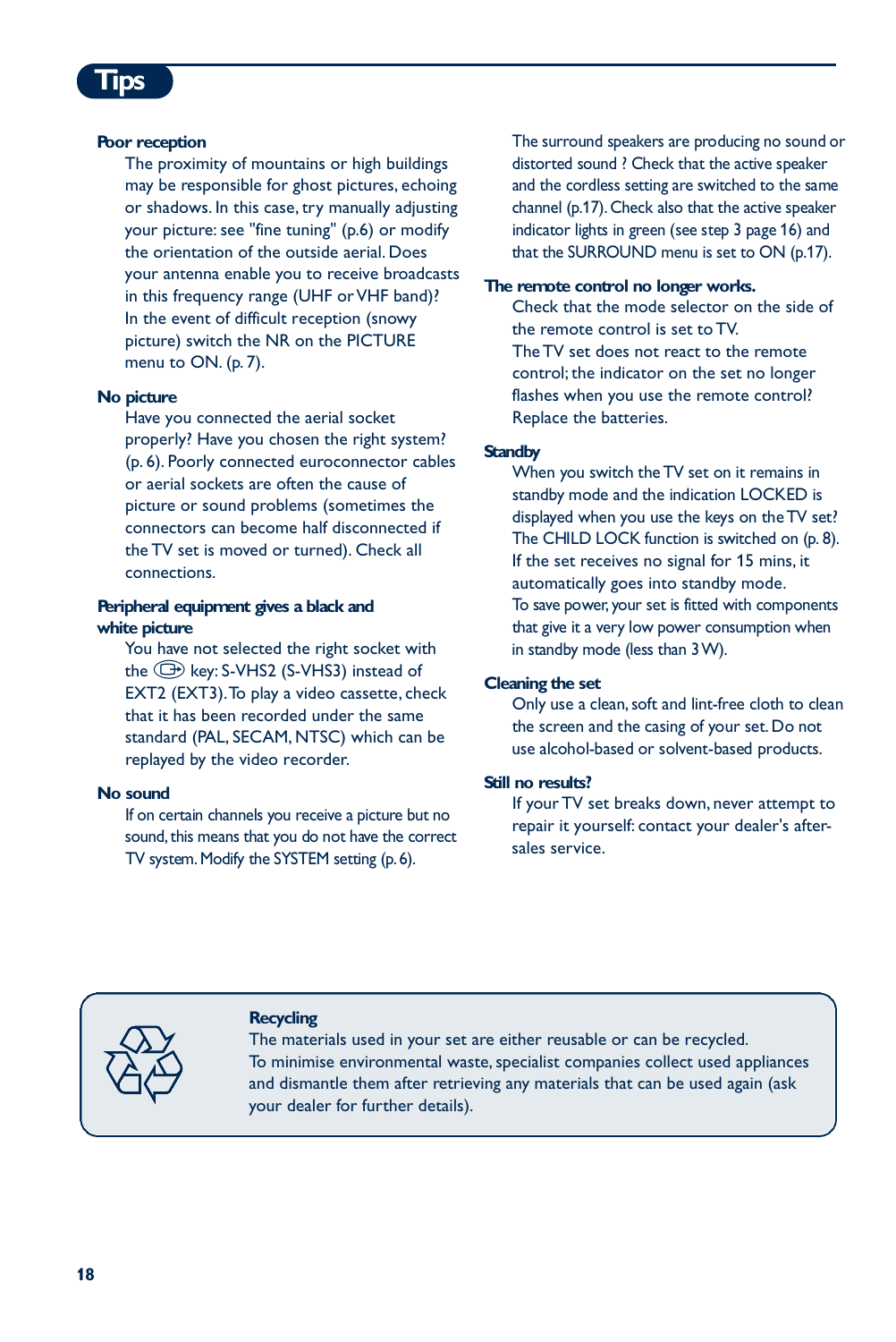#### **Positioning the TV**

For the best results, choose a position where light does not fall directly on the screen, and at some distance away from radiators or other sources of heat. Leave a space of at least 5 cm all around the TV for ventilation, making sure that curtains, cupboards etc. cannot obstruct the air flow through the ventilation apertures. The TV is intended for use in a domestic environment only and should never be operated or stored in excessively hot or humid atmospheres.

#### **General Points**

Please take note of the section entitled 'Tips' at the end of this booklet.

#### **Interference**

The Department of Trade and Industry operates a Radio Interference Investigation Service to help TV licence holders improve reception of BBC and IBA programmes where they are being spoilt by interference. If your dealer cannot help, ask at a main Post Office for the booklet "How to Improve Television and Radio Reception".

#### **Mains connection**

Before connecting the TV to the mains, check that the mains supply voltage corresponds to the voltage printed on the type plate on the rear panel of the TV. If the mains voltage is different, consult your dealer.

#### **Important**

This apparatus is fitted with an approved moulded 13 Amp plug.To change a fuse in this type of plug proceed as follows:

- 1. Remove fuse cover and fuse.
- 2. Fit new fuse which should be a BS1362 5A, A.S.T.A. or BSI approved type.
- 3. Refit the fuse cover.

In order to maintain conformity to the EMC directive, the mains plug on this product must not be removed.

#### **Connecting the aerial**

The aerial should be connected to the socket marked  $\blacksquare\blacksquare$  at the back of the set. An inferior aerial is likely to result in a poor, perhaps unstable picture with ghost images and lack of contrast. Make-shift loft or set-top aerials are often inadequate. Your dealer will know from experience the most suitable type for your locality. Should you wish to use the set in conjunction with other equipment, which connects to the aerial socket such as TV games, or a video camera it is recommended that these be connected via a combiner unit to avoid repeated connection and disconnection of the aerial plug.

#### **Fitting the stand (if provided)**

Use only the stand provided with the set, making sure that the fixings are properly tightened.A diagram showing how to assemble the stand is packed with the stand. Never use a make-shift stand, or legs fixed with woodscrews.